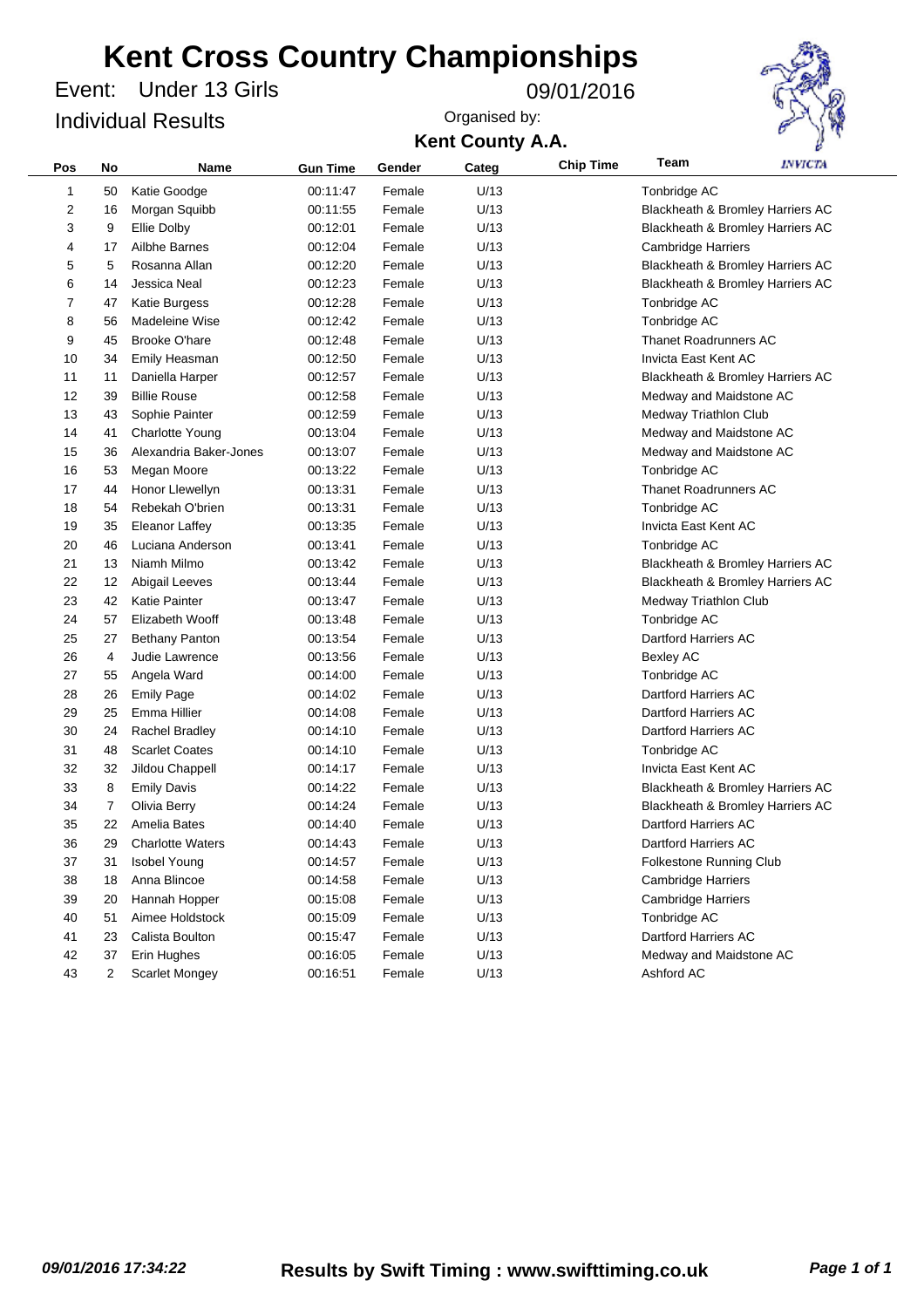Under 15 Girls Event: 09/01/2016 Individual Results



| Pos | <b>No</b> | <b>Name</b>             | <b>Gun Time</b> | Gender | Categ | <b>Chip Time</b> | Team                         | <b>INVICTA</b>                   |
|-----|-----------|-------------------------|-----------------|--------|-------|------------------|------------------------------|----------------------------------|
| 1   | 173       | Kathleen Faes           | 00:15:22        | Female | U/15  |                  | Tonbridge AC                 |                                  |
| 2   | 167       | <b>Beth Williams</b>    | 00:16:49        | Female | U/15  |                  | <b>Thanet Roadrunners AC</b> |                                  |
| 3   | 130       | Kelsi Cornish           | 00:16:52        | Female | U/15  |                  |                              | Blackheath & Bromley Harriers AC |
| 4   | 147       | <b>Lily Newton</b>      | 00:17:05        | Female | U/15  |                  | <b>Cambridge Harriers</b>    |                                  |
| 5   | 179       | <b>Elizabeth Miller</b> | 00:17:14        | Female | U/15  |                  | Tonbridge AC                 |                                  |
| 6   | 141       | <b>Millie Smith</b>     | 00:17:29        | Female | U/15  |                  |                              | Blackheath & Bromley Harriers AC |
| 7   | 154       | Annabel Field           | 00:17:32        | Female | U/15  |                  | <b>Dartford Harriers AC</b>  |                                  |
| 8   | 182       | Clara Tyler             | 00:17:38        | Female | U/15  |                  | Tonbridge AC                 |                                  |
| 9   | 159       | Alexandra Millard       | 00:17:48        | Female | U/15  |                  | Invicta East Kent AC         |                                  |
| 10  | 181       | <b>Stephanie Puxty</b>  | 00:18:04        | Female | U/15  |                  | Tonbridge AC                 |                                  |
| 11  | 145       | Lara Atkinson           | 00:18:11        | Female | U/15  |                  | <b>Cambridge Harriers</b>    |                                  |
| 12  | 152       | <b>Camille Cerely</b>   | 00:18:14        | Female | U/15  |                  | Dartford Harriers AC         |                                  |
| 13  | 142       | Lily Tappenden          | 00:18:22        | Female | U/15  |                  |                              | Blackheath & Bromley Harriers AC |
| 14  | 144       | Stephanie Taylor        | 00:18:31        | Female | U/15  |                  |                              | Blackheath & Bromley Harriers AC |
| 15  | 175       | Matilda Hall            | 00:18:36        | Female | U/15  |                  | Tonbridge AC                 |                                  |
| 16  | 166       | Amy Piper               | 00:18:55        | Female | U/15  |                  | Thanet Roadrunners AC        |                                  |
| 17  | 133       | Imogen Meers            | 00:19:16        | Female | U/15  |                  |                              | Blackheath & Bromley Harriers AC |
| 18  | 151       | <b>Claudia Bates</b>    | 00:19:25        | Female | U/15  |                  | Dartford Harriers AC         |                                  |
| 19  | 129       | <b>Isabelle Bridge</b>  | 00:19:27        | Female | U/15  |                  |                              | Blackheath & Bromley Harriers AC |
| 20  | 177       | Lucy Kingston           | 00:19:31        | Female | U/15  |                  | Tonbridge AC                 |                                  |
| 21  | 165       | Ellese Palmer-Cooper    | 00:19:34        | Female | U/15  |                  | <b>Thanet Roadrunners AC</b> |                                  |
| 22  | 172       | Imogen Ellis            | 00:19:36        | Female | U/15  |                  | Tonbridge AC                 |                                  |
| 23  | 164       | Rebecca Hales           | 00:19:46        | Female | U/15  |                  | <b>Thanet Roadrunners AC</b> |                                  |
| 24  | 170       | Madeleine Crabb         | 00:19:55        | Female | U/15  |                  | Tonbridge AC                 |                                  |
| 25  | 171       | Georgiana Crawley       | 00:20:13        | Female | U/15  |                  | Tonbridge AC                 |                                  |
| 26  | 127       | Eliza Lawrence          | 00:20:18        | Female | U/15  |                  | <b>Bexley AC</b>             |                                  |
| 27  | 160       | <b>Alice Mount</b>      | 00:20:18        | Female | U/15  |                  | Invicta East Kent AC         |                                  |
| 28  | 150       | Renay Thomas            | 00:20:25        | Female | U/15  |                  | <b>Cambridge Harriers</b>    |                                  |
| 29  | 174       | Lara Gueorguieva        | 00:20:28        | Female | U/15  |                  | Tonbridge AC                 |                                  |
| 30  | 155       | Cary Kwaramba-Downs     | 00:20:32        | Female | U/15  |                  | Dartford Harriers AC         |                                  |
| 31  | 153       | Jasmine Fairman         | 00:20:46        | Female | U/15  |                  | Dartford Harriers AC         |                                  |
|     |           |                         |                 |        |       |                  |                              |                                  |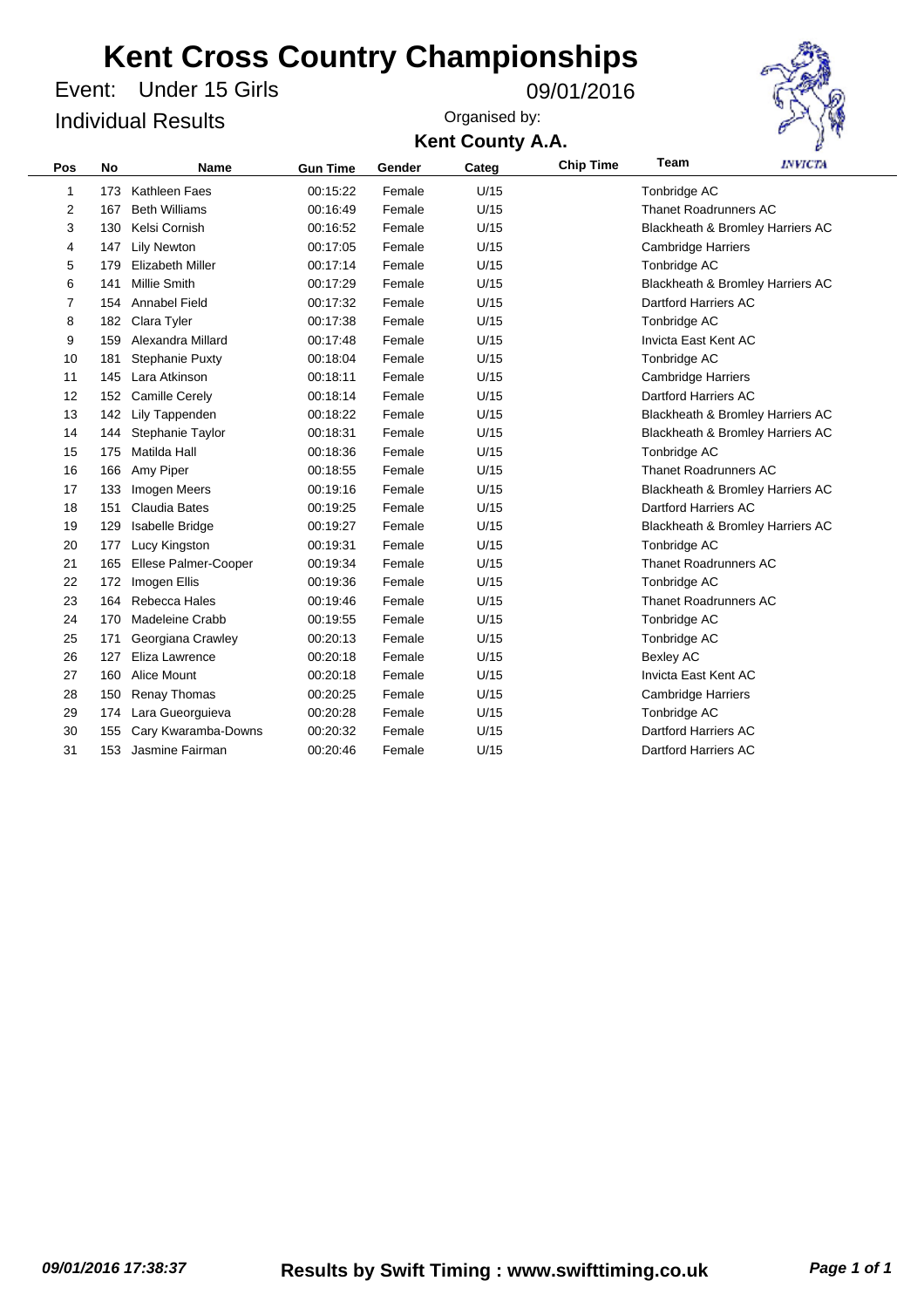Under 17 Women Event: 09/01/2016 Individual Results



| Pos | <b>No</b> | <b>Name</b>            | <b>Gun Time</b> | Gender | Categ | <b>Chip Time</b> | Team                             | <b>INVICTA</b>                   |
|-----|-----------|------------------------|-----------------|--------|-------|------------------|----------------------------------|----------------------------------|
| 1   | 266       | Jessica Keene          | 00:22:28        | Female | U/17  |                  | Blackheath & Bromley Harriers AC |                                  |
| 2   | 284       | <b>Holly Page</b>      | 00:22:43        | Female | U/17  |                  | Dartford Harriers AC             |                                  |
| 3   | 285       | Chloe Sharp            | 00:22:58        | Female | U/17  |                  | Dartford Harriers AC             |                                  |
| 4   | 279       | Ella Newton            | 00:23:37        | Female | U/17  |                  | <b>Cambridge Harriers</b>        |                                  |
| 5   | 269       | Amy Leach              | 00:23:43        | Female | U/17  |                  |                                  | Blackheath & Bromley Harriers AC |
| 6   | 298       | Phoebe Barker          | 00:24:05        | Female | U/17  |                  | Tonbridge AC                     |                                  |
| 7   | 259       | Yasmin Austridge       | 00:24:10        | Female | U/17  |                  |                                  | Blackheath & Bromley Harriers AC |
| 8   | 306       | Alice Tyler            | 00:24:21        | Female | U/17  |                  | Tonbridge AC                     |                                  |
| 9   | 258       | Genevieve Allan        | 00:24:35        | Female | U/17  |                  |                                  | Blackheath & Bromley Harriers AC |
| 10  | 294       | Lola Wheeler           | 00:24:44        | Female | U/17  |                  | Medway and Maidstone AC          |                                  |
| 11  | 273       | Carlotta Weitzel       | 00:24:59        | Female | U/17  |                  | Blackheath & Bromley Harriers AC |                                  |
| 12  | 260       | Joanna Clowes          | 00:25:19        | Female | U/17  |                  | Blackheath & Bromley Harriers AC |                                  |
| 13  | 303       | Polly Pitcairn-Knowles | 00:25:39        | Female | U/17  |                  | Tonbridge AC                     |                                  |
| 14  | 290       | Sarah Hall             | 00:26:37        | Female | U/17  |                  | Invicta East Kent AC             |                                  |
| 15  | 302       | Emilia Hope            | 00:26:40        | Female | U/17  |                  | Tonbridge AC                     |                                  |
| 16  | 299       | Eleanor Cohen          | 00:26:52        | Female | U/17  |                  | Tonbridge AC                     |                                  |
| 17  | 291       | Karrianne Bell         | 00:26:55        | Female | U/17  |                  | Medway and Maidstone AC          |                                  |
| 18  | 296       | <b>Beatrice Lever</b>  | 00:26:57        | Female | U/17  |                  | <b>Thanet Roadrunners AC</b>     |                                  |
| 19  | 301       | <b>Emily Hale</b>      | 00:26:58        | Female | U/17  |                  | Tonbridge AC                     |                                  |
| 20  | 267       | Chloe Kibblewhite      | 00:27:00        | Female | U/17  |                  |                                  | Blackheath & Bromley Harriers AC |
| 21  | 264       | Mary Guy               | 00:27:57        | Female | U/17  |                  |                                  | Blackheath & Bromley Harriers AC |
| 22  | 283       | Rebecca Burford        | 00:28:14        | Female | U/17  |                  | Dartford Harriers AC             |                                  |
| 23  | 300       | <b>Holly Gordon</b>    | 00:28:23        | Female | U/17  |                  | Tonbridge AC                     |                                  |
| 24  | 278       | Ciara Mitchell         | 00:29:27        | Female | U/17  |                  | <b>Cambridge Harriers</b>        |                                  |
| 25  | 277       | Sophie Fenner          | 00:30:38        | Female | U/17  |                  | <b>Cambridge Harriers</b>        |                                  |
| 26  | 286       | Jade Smith             | 00:30:53        | Female | U/17  |                  | Dartford Harriers AC             |                                  |
| 27  | 292       | <b>Tamsin George</b>   | 00:31:47        | Female | U/17  |                  | Medway and Maidstone AC          |                                  |
| 28  | 257       | <b>Phoebe Cooper</b>   | 00:32:32        | Female | U/17  |                  | <b>Bexley AC</b>                 |                                  |
|     |           |                        |                 |        |       |                  |                                  |                                  |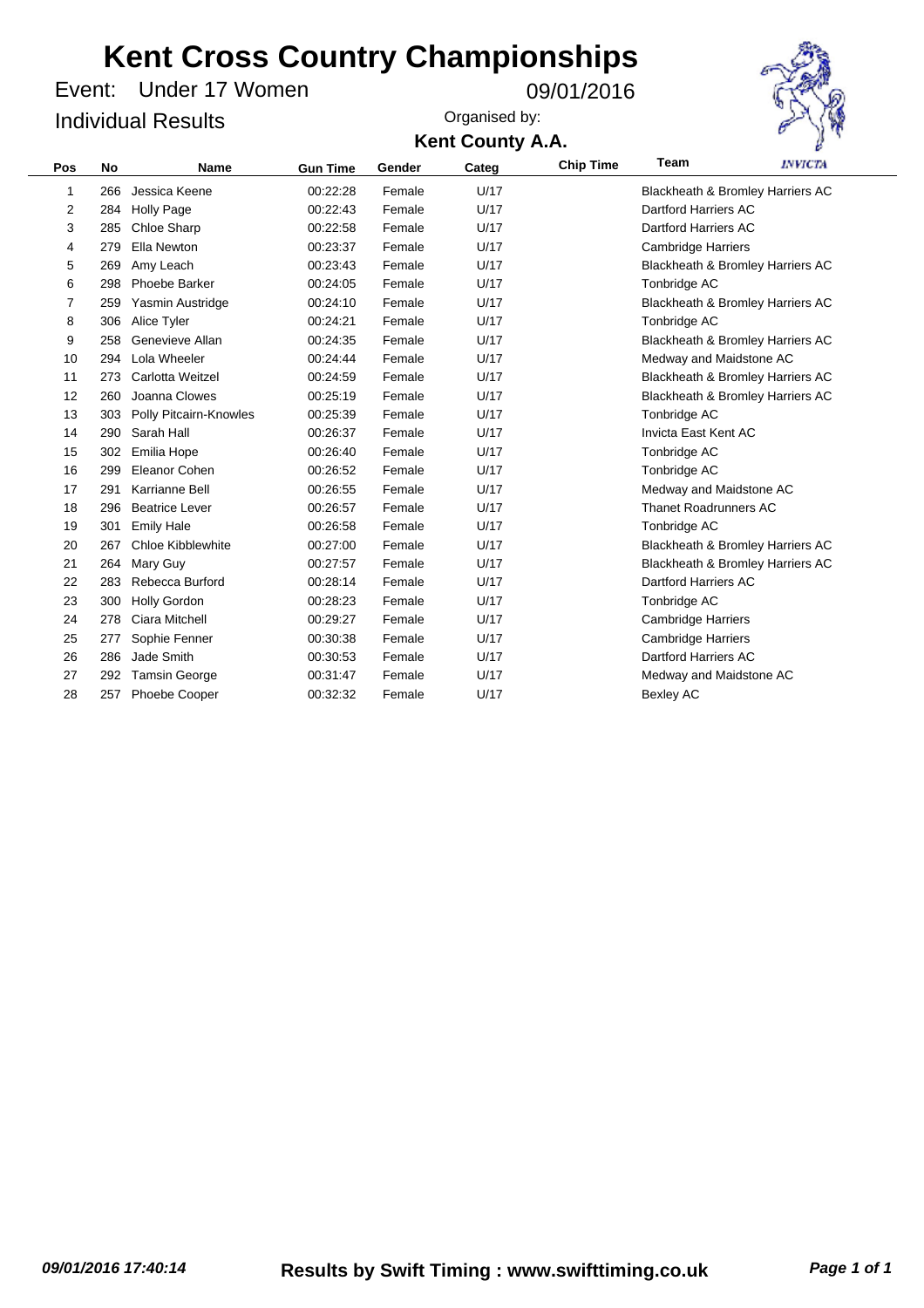Under 20 Women Event: 09/01/2016

### Individual Results



| Pos | No   | Name                | <b>Gun Time</b> | Gender | Categ | <b>Chip Time</b>        | Team                 | <i><b>INVICTA</b></i>            |
|-----|------|---------------------|-----------------|--------|-------|-------------------------|----------------------|----------------------------------|
|     |      | 320 Amy Old         | 00:23:18        | Female | U/20  |                         | Invicta East Kent AC |                                  |
|     |      | 325 Dani Chattenton | 00:23:57        | Female | U/20  | Medway and Maidstone AC |                      |                                  |
| 3   |      | 322 Isabel Bradley  | 00:24:09        | Female | U/20  |                         | Kent AC              |                                  |
| 4   |      | 330 Kirandeep Marsh | 00:25:41        | Female | U/20  |                         | Tonbridge AC         |                                  |
| 5   |      | 318 Bonnie Maugey   | 00:26:23        | Female | U/20  |                         | Dartford Harriers AC |                                  |
| 6   | 313. | Samantha Leighton   | 00:26:31        | Female | U/20  |                         |                      | Blackheath & Bromley Harriers AC |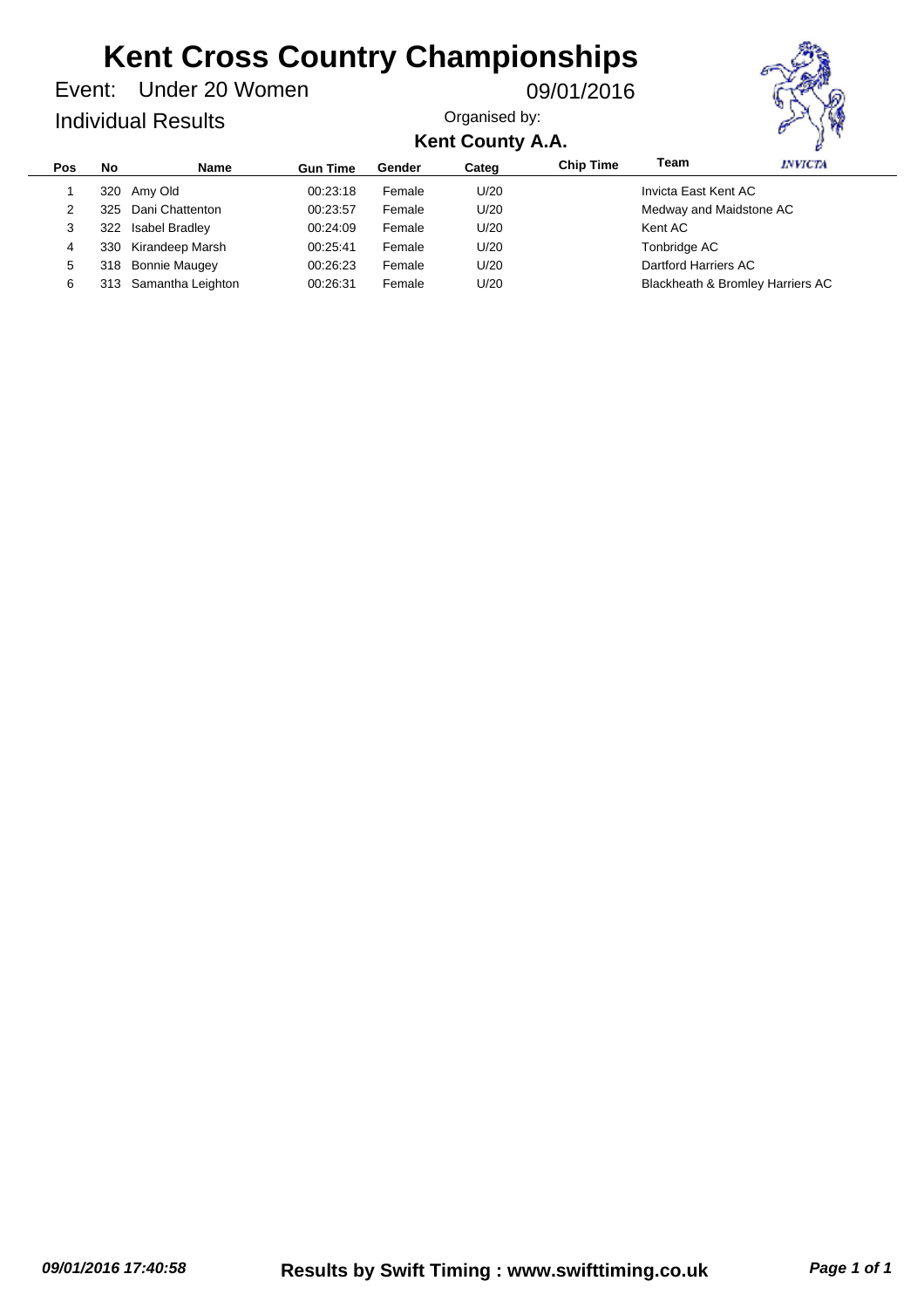Senior Women Event: 09/01/2016 Individual Results

**Kent County A.A.** Organised by:



| Pos | No  | Name                     | <b>Gun Time</b> | Gender | Categ      | <b>Chip Time</b> | Team                         | <i><b>INVICTA</b></i>            |
|-----|-----|--------------------------|-----------------|--------|------------|------------------|------------------------------|----------------------------------|
| 1   | 854 | Ashley Gibson            | 00:31:25        | Female | SW         |                  | Tonbridge AC                 |                                  |
| 2   | 824 | Amy Clements             | 00:31:51        | Female | SW         |                  | Kent AC                      |                                  |
| 3   | 718 | <b>Bryony Proctor</b>    | 00:32:00        | Female | SW         |                  | Aldershot Farnham & District |                                  |
| 4   | 859 | Lucy Reid                | 00:33:08        | Female | SW         |                  | Tonbridge AC                 |                                  |
| 5   | 843 | Maria Heslop             | 00:34:24        | Female | W45        |                  | Paddock Wood AC              |                                  |
| 6   | 756 | Carole Penlington        | 00:34:33        | Female | W40        |                  |                              | Blackheath & Bromley Harriers AC |
| 7   | 779 | <b>Elkie Mace</b>        | 00:34:41        | Female | SW         |                  | Dulwich Runners AC           |                                  |
| 8   | 758 | Amber Reed               | 00:34:45        | Female | SW         |                  |                              | Blackheath & Bromley Harriers AC |
| 9   | 844 | Tina Oldershaw           | 00:34:46        | Female | W45        |                  | Paddock Wood AC              |                                  |
| 10  | 808 | <b>Emily Mckane</b>      | 00:34:47        | Female | U/20 Women |                  | Invicta East Kent AC         |                                  |
| 11  | 845 | Sarah Shepheard          | 00:34:48        | Female | SW         |                  | Paddock Wood AC              |                                  |
| 12  | 852 | Chloe Bird               | 00:34:52        | Female | U/20 Women |                  | Tonbridge AC                 |                                  |
| 13  | 834 | Nicola Susans            | 00:35:09        | Female | W35        |                  | Larkfield AC                 |                                  |
| 14  | 776 | <b>Emily Gelder</b>      | 00:35:26        | Female | W40        |                  | <b>Dulwich Runners AC</b>    |                                  |
| 15  | 842 | <b>Claire Day</b>        | 00:35:28        | Female | W35        |                  | Paddock Wood AC              |                                  |
| 16  | 769 | Anoushka Johnson         | 00:35:38        | Female | W40        |                  | Dartford Harriers AC         |                                  |
| 17  | 729 | Donna Mewis              | 00:35:53        | Female | W45        |                  | Beckenham Running Club       |                                  |
| 18  | 841 | Louise Knight            | 00:36:11        | Female | W40        |                  | Medway and Maidstone AC      |                                  |
| 19  | 837 | Jenny Fowler             | 00:36:28        | Female | W35        |                  | Medway and Maidstone AC      |                                  |
| 20  | 748 | Sarah Belaon             | 00:36:37        | Female | SW         |                  |                              | Blackheath & Bromley Harriers AC |
| 21  | 807 | Sarah Gruber             | 00:36:44        | Female | W40        |                  | Invicta East Kent AC         |                                  |
| 22  | 839 | Stephanie Hearn          | 00:36:52        | Female | SW         |                  | Medway and Maidstone AC      |                                  |
| 23  | 780 | Angie Norris             | 00:36:56        | Female | W50        |                  | <b>Dulwich Runners AC</b>    |                                  |
| 24  | 803 | Rosa Sampson-Geroski     | 00:37:10        | Female | SW         |                  | <b>Greenwich Tritons</b>     |                                  |
| 25  | 860 | Saffron Salih            | 00:37:14        | Female | U/20 Women |                  | Tonbridge AC                 |                                  |
| 26  | 784 | Nicola Goodwin           | 00:37:27        | Female | W35        |                  | Folkestone Running Club      |                                  |
| 27  | 822 | Victoria Buck            | 00:37:40        | Female | W40        |                  | Kent AC                      |                                  |
| 28  | 770 | Rebecca Wilby            | 00:38:02        | Female | SW         |                  | Dartford Harriers AC         |                                  |
| 29  | 820 | Lydia Blackmore          | 00:38:11        | Female | SW         |                  | Kent AC                      |                                  |
| 30  | 773 | Sally Kyle               | 00:38:14        | Female | W40        |                  | Dartford Road Runners        |                                  |
| 31  | 793 | Tracy Wilkinson-Begg     | 00:38:26        | Female | W45        |                  | Folkestone Running Club      |                                  |
| 32  | 754 | Lisa May                 | 00:38:27        | Female | W40        |                  |                              | Blackheath & Bromley Harriers AC |
| 33  | 825 | Alison Farrall           | 00:38:33        | Female | W40        |                  | Kent AC                      |                                  |
| 34  | 855 | Sasha Houghton           | 00:38:34        | Female | W40        |                  | Tonbridge AC                 |                                  |
| 35  | 787 | Zoe Neale                | 00:38:44        | Female | W40        |                  | Folkestone Running Club      |                                  |
| 36  | 724 | <b>Candy Hawkins</b>     | 00:39:04        | Female | W40        |                  | Ashford AC                   |                                  |
| 37  | 772 | <b>Emilie Kent</b>       | 00:39:08        | Female | SW         |                  | Dartford Road Runners        |                                  |
| 38  | 755 | Jessica Jones            | 00:39:17        | Female | SW         |                  |                              | Blackheath & Bromley Harriers AC |
| 39  | 751 | Danielle Critchley       | 00:39:40        | Female | SW         |                  |                              | Blackheath & Bromley Harriers AC |
| 40  | 728 | Kate Marchant            | 00:39:45        | Female | W45        |                  | Beckenham Running Club       |                                  |
| 41  | 856 | <b>Tasminder Marsh</b>   | 00:39:56        | Female | SW         |                  | Tonbridge AC                 |                                  |
| 42  | 830 | Sarah Young              | 00:40:19        | Female | W45        |                  | Kent AC                      |                                  |
| 43  | 727 | Melanie Burdett          | 00:40:26        | Female | W40        |                  | Beckenham Running Club       |                                  |
| 44  | 838 | <b>Bernadette Harrop</b> | 00:40:41        | Female | W40        |                  | Medway and Maidstone AC      |                                  |
| 45  | 764 | <b>Emily Meins</b>       | 00:40:49        | Female | SW         |                  | <b>Cambridge Harriers</b>    |                                  |
| 46  | 858 | Lucy Pitcairn-Knowles    | 00:40:50        | Female | W50        |                  | Tonbridge AC                 |                                  |
| 47  | 835 | Laura Taylor             | 00:40:52        | Female | SW         |                  | Larkfield AC                 |                                  |
| 48  | 809 | Victoria Talbot-Rosner   | 00:41:03        | Female | W55        |                  | Invicta East Kent AC         |                                  |
| 49  | 732 | Laura Crane              | 00:41:09        | Female | SW         |                  | Bexley AC                    |                                  |
| 50  | 827 | Nicky Hayes              | 00:41:24        | Female | <b>W50</b> |                  | Kent AC                      |                                  |
| 51  | 771 | Stephanie Wood           | 00:41:34        | Female | W50        |                  | Dartford Harriers AC         |                                  |
| 52  | 821 | Eloisa Brown             | 00:41:47        | Female | W45        |                  | Kent AC                      |                                  |
| 53  | 850 | Kim Howes                | 00:42:12        | Female | <b>W50</b> |                  | Swale Combined AC            |                                  |
| 54  | 836 | Mo Fazakerley            | 00:42:26        | Female | W50        |                  | Medway and Maidstone AC      |                                  |
| 55  | 788 | Catherine O'connor       | 00:42:38        | Female | W45        |                  | Folkestone Running Club      |                                  |
| 56  | 794 | Nadja Brouwer            | 00:42:52        | Female | SW         |                  | <b>Greenwich Tritons</b>     |                                  |
| 57  |     | 797 Emma Dodds           | 00:42:53        | Female | SW         |                  | <b>Greenwich Tritons</b>     |                                  |

*09/01/2016 17:44:08* **Results by Swift Timing : www.swifttiming.co.uk** *Page 1 of 2*